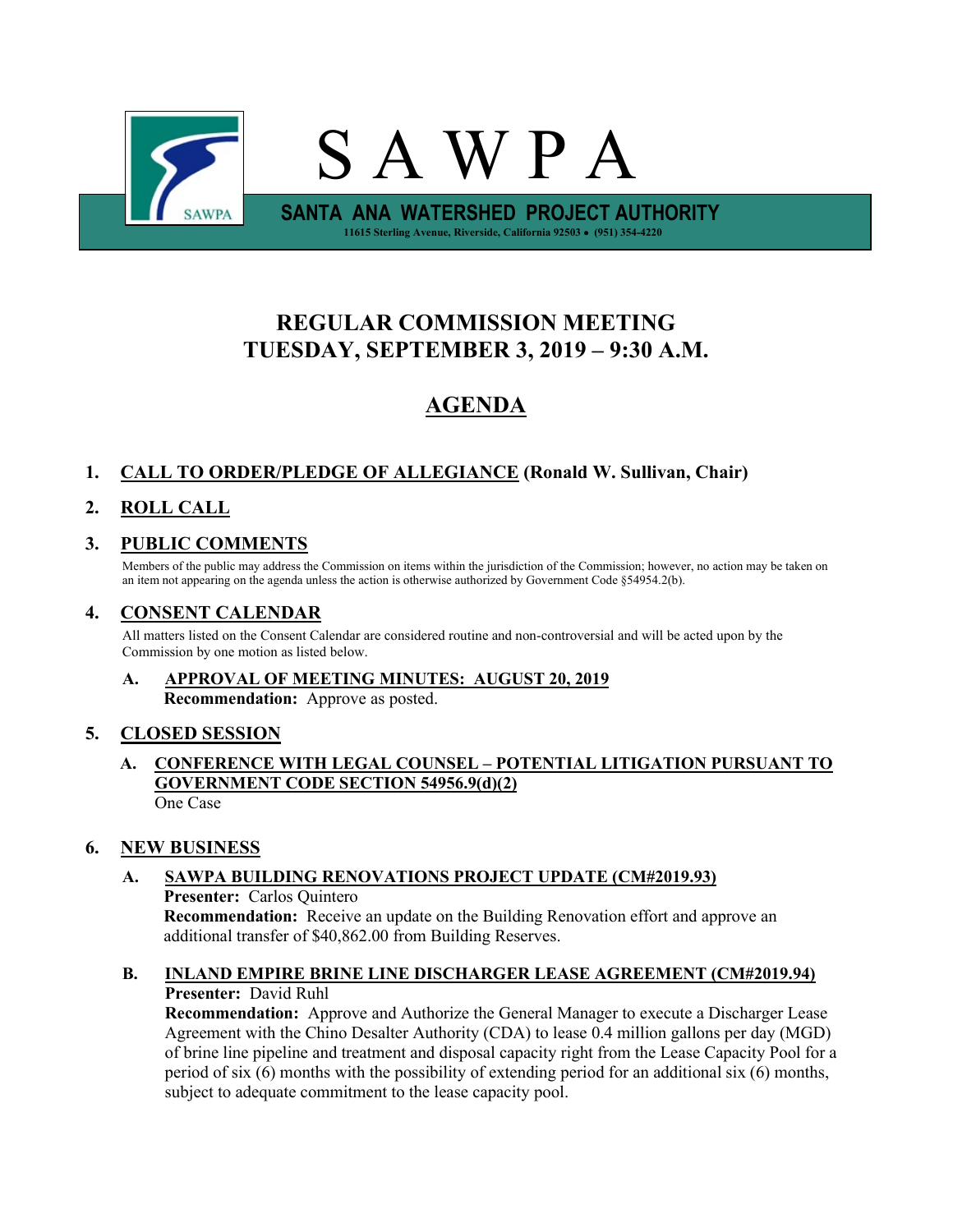#### **C. GRANT AGREEMENT AMENDMENT TO THE SARCCUP WATER USE EFFICIENCY (WUE) COMPONENT (CM#2019.95)**

#### **Presenter:** Ian Achimore

**Recommendation:** (1) Approve transfer of approximately \$1.2 Million in SARCCUP funding from the SARCCUP Conservation-Based Rates program to fund a new program, SARCCUP Water Use Efficiency (WUE) Budget Assistance; and, (2) Authorize the SAWPA General Manager to execute associated amendments to the Department of Water Resources (DWR) SARCCUP Grant Agreement and agreements with the implementing agencies.

# **D. SAWPA PARTICIPATION AND ENGAGEMENT IN OUTSIDE ORGANIZATIONS (CM#2019.96)**

**Presenter:** Larry McKenney **Recommendation:** Receive and file an updated report.

## **E. LEGAL SERVICES, RESULTS OF REQUEST FOR QUALIFICATIONS (RFQ) | AWARD OF CONTRACT (CM#2019.97)**

**Presenter:** Rich Haller

**Recommendation:** Receive a presentation on the Legal Services Request for Qualifications (RFQ) process; consider the benefits and costs of consultant-provided legal services versus a part time staff position; consider staff's recommendation to utilize consultant-provided legal services as set forth in Option 1; provide direction to staff and authorize the General Manager to execute an Agreement for Services and issue a Task Order for up to an amount not to exceed \$75,000 to implement the Commission's direction.

### **7. INFORMATIONAL REPORTS**

**Recommendation:** Receive for information.

### **A. CHAIR'S COMMENTS/REPORT**

### **B. COMMISSIONERS' COMMENTS**

### **C. COMMISSIONERS' REQUEST FOR FUTURE AGENDA ITEMS**

### **8. ADJOURNMENT**

Americans with Disabilities Act: If you require any special disability related accommodations to participate in this meeting, call (951) 354-4220 or email klucht@sawpa.org. 48-hour notification prior to the meeting will enable staff to make reasonable arrangements to ensure accessibility for this meeting. Requests should specify the nature of the disability and the type of accommodation requested.

Materials related to an item on this agenda submitted to the Commission after distribution of the agenda packet are available for public inspection during normal business hours at the SAWPA office, 11615 Sterling Avenue, Riverside, and available a[t www.sawpa.org,](http://www.sawpa.org/) subject to staff's ability to post documents prior to the meeting.

#### **Declaration of Posting**

I, Katie Lucht, Deputy Clerk of the Board of the Santa Ana Watershed Project Authority declare that on Wednesday, August 28, 2019, a copy of this agenda has been uploaded to the SAWPA website at [www.sawpa.org](http://www.sawpa.org/) and posted at the SAWPA office, 11615 Sterling Avenue, Riverside, California.

 $\sqrt{s}$ 

\_\_\_\_\_\_\_\_\_\_\_\_\_\_\_\_\_\_\_\_\_\_\_\_\_\_\_\_\_\_\_\_\_\_\_\_\_\_\_ Katie Lucht